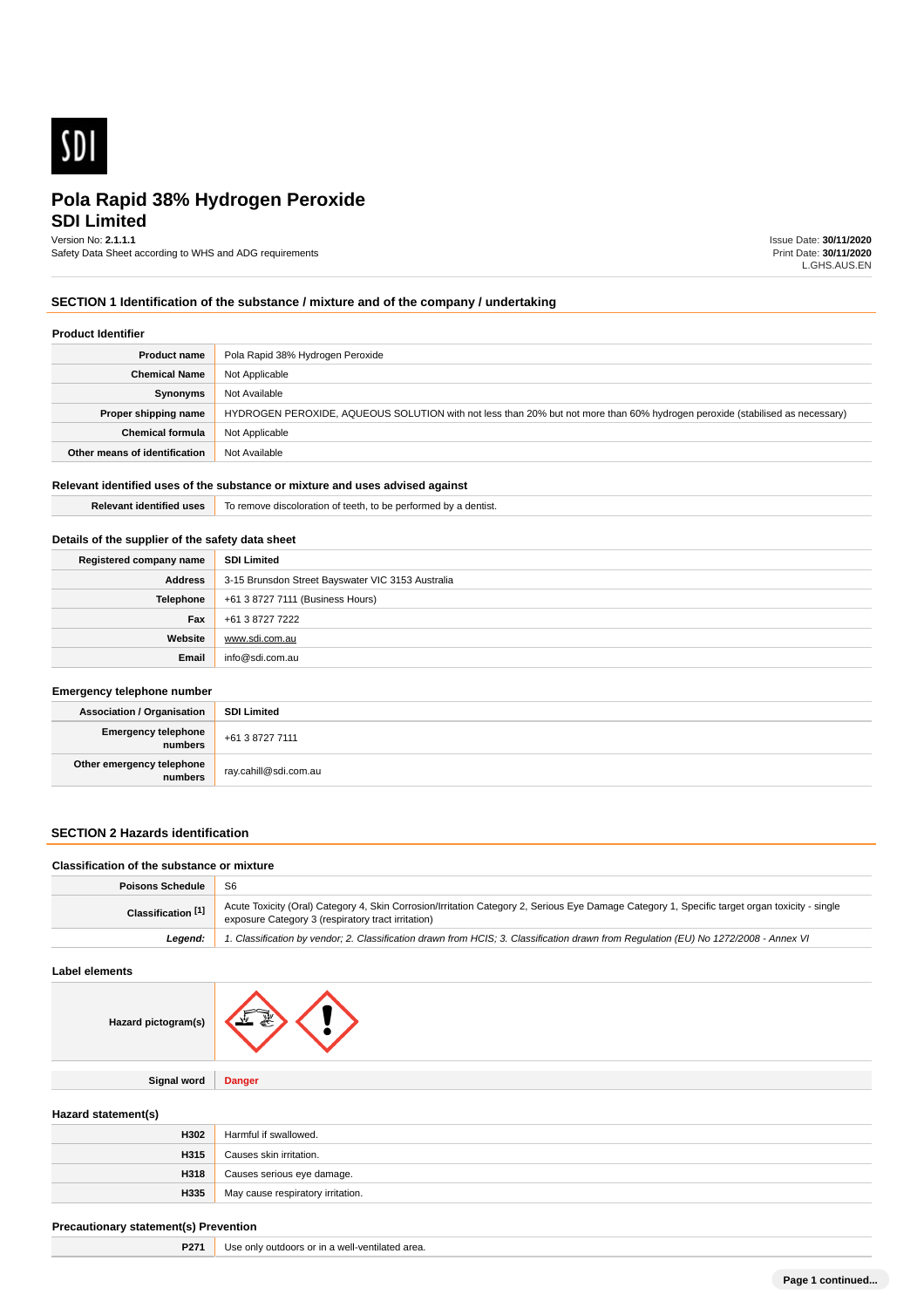| <b>P280</b>      | Wear protective gloves/protective clothing/eye protection/face protection. |  |
|------------------|----------------------------------------------------------------------------|--|
| P <sub>261</sub> | Avoid breathing mist/vapours/spray.                                        |  |
| <b>P270</b>      | Do not eat, drink or smoke when using this product.                        |  |

### **Precautionary statement(s) Response**

| P305+P351+P338 | IF IN EYES: Rinse cautiously with water for several minutes. Remove contact lenses, if present and easy to do. Continue rinsing. |
|----------------|----------------------------------------------------------------------------------------------------------------------------------|
| P310           | Immediately call a POISON CENTER or doctor/physician.                                                                            |
| P321           | Specific treatment (see advice on this label).                                                                                   |
| P362           | Take off contaminated clothing and wash before reuse.                                                                            |
| P301+P312      | IF SWALLOWED: Call a POISON CENTER or doctor/physician if you feel unwell.                                                       |
| P302+P352      | IF ON SKIN: Wash with plenty of water.                                                                                           |
| P304+P340      | IF INHALED: Remove victim to fresh air and keep at rest in a position comfortable for breathing.                                 |
| P330           | Rinse mouth.                                                                                                                     |
| P332+P313      | If skin irritation occurs: Get medical advice/attention.                                                                         |

### **Precautionary statement(s) Storage**

| P405      | uv                                                                  |
|-----------|---------------------------------------------------------------------|
| P403+P233 | Store in a well-ventilated place.<br>Keep container tightly closed. |

#### **Precautionary statement(s) Disposal**

**P501** Dispose of contents/container to authorised hazardous or special waste collection point in accordance with any local regulation.

### **SECTION 3 Composition / information on ingredients**

#### **Substances**

See section below for composition of Mixtures

### **Mixtures**

| <b>CAS No</b> | %[weight] | Name          |
|---------------|-----------|---------------|
| 7722-84-      | 38        | naen peroxide |

### **SECTION 4 First aid measures**

### **Description of first aid measures**

| <b>Eye Contact</b>  | If this product comes in contact with the eyes:<br>Immediately hold eyelids apart and flush the eye continuously with running water.<br>Ensure complete irrigation of the eye by keeping eyelids apart and away from eye and moving the eyelids by occasionally lifting the upper<br>and lower lids.<br>▶ Continue flushing until advised to stop by the Poisons Information Centre or a doctor, or for at least 15 minutes.<br>Transport to hospital or doctor without delay.<br>▶ Removal of contact lenses after an eye injury should only be undertaken by skilled personnel.                                                                      |  |
|---------------------|--------------------------------------------------------------------------------------------------------------------------------------------------------------------------------------------------------------------------------------------------------------------------------------------------------------------------------------------------------------------------------------------------------------------------------------------------------------------------------------------------------------------------------------------------------------------------------------------------------------------------------------------------------|--|
| <b>Skin Contact</b> | If skin contact occurs:<br>Immediately remove all contaminated clothing, including footwear.<br>Flush skin and hair with running water (and soap if available).<br>Seek medical attention in event of irritation.                                                                                                                                                                                                                                                                                                                                                                                                                                      |  |
| Inhalation          | If fumes or combustion products are inhaled remove from contaminated area.<br>Lay patient down. Keep warm and rested.<br>Prostheses such as false teeth, which may block airway, should be removed, where possible, prior to initiating first aid procedures.<br>Apply artificial respiration if not breathing, preferably with a demand valve resuscitator, bag-valve mask device, or pocket mask as trained.<br>Perform CPR if necessary.<br>Transport to hospital, or doctor, without delay.                                                                                                                                                        |  |
| Ingestion           | For advice, contact a Poisons Information Centre or a doctor at once.<br>Urgent hospital treatment is likely to be needed.<br>If swallowed do <b>NOT</b> induce vomiting.<br>If vomiting occurs, lean patient forward or place on left side (head-down position, if possible) to maintain open airway and prevent aspiration.<br>• Observe the patient carefully.<br>▶ Never give liquid to a person showing signs of being sleepy or with reduced awareness; i.e. becoming unconscious.<br>Give water to rinse out mouth, then provide liquid slowly and as much as casualty can comfortably drink.<br>Transport to hospital or doctor without delay. |  |

### **Indication of any immediate medical attention and special treatment needed**

Treat symptomatically.

# **SECTION 5 Firefighting measures**

### **Extinguishing media**

- Water spray or fog.
- Foam.
- Dry chemical powder. BCF (where regulations permit).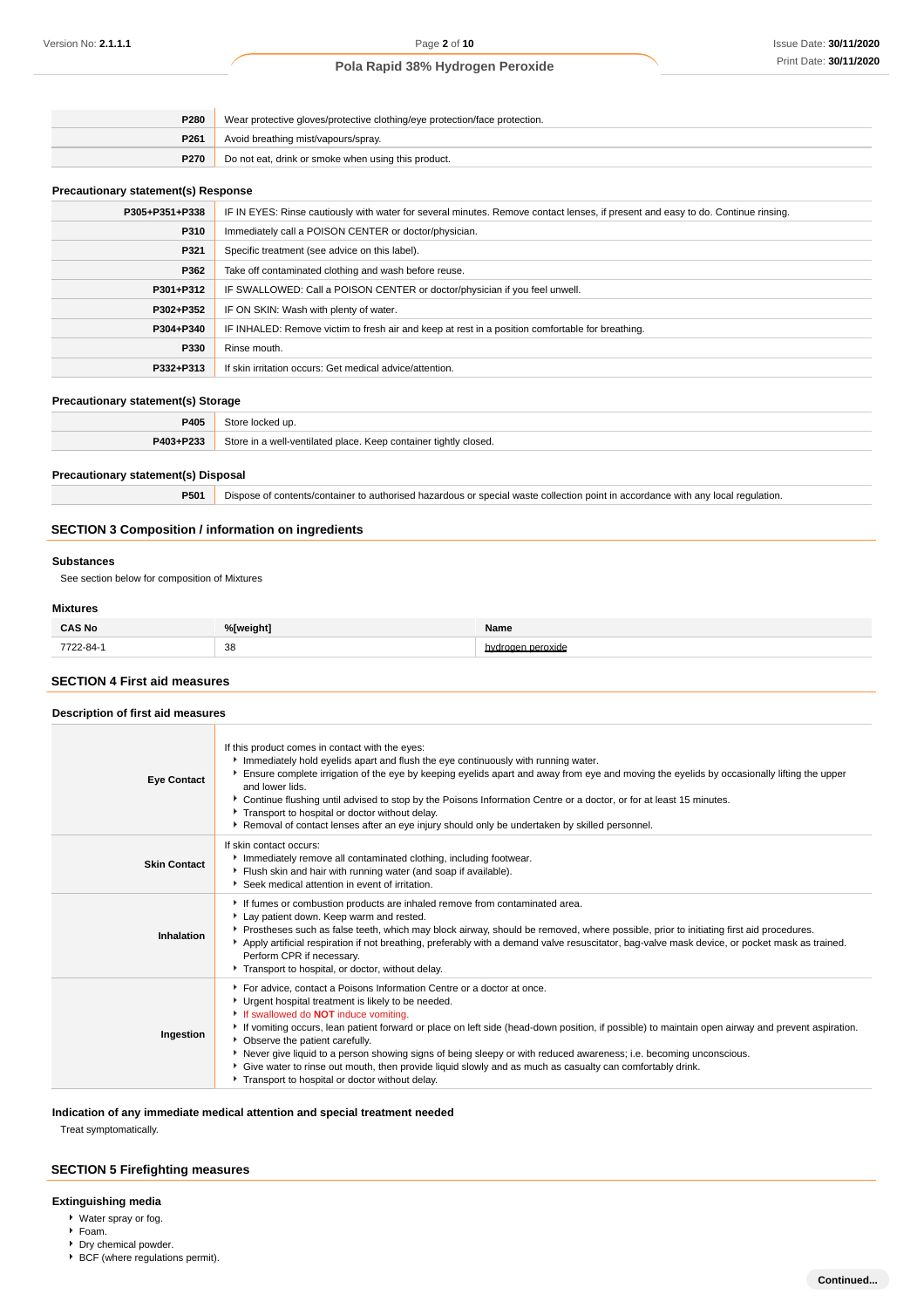Carbon dioxide.

### **Special hazards arising from the substrate or mixture**

| opoolar nazaras ansing nom mo substrato or imxturo |                                                                                                                                                                                                                                                                                                                                                                                                                                                                                                                                                                                                                                                                                                                                                                                                        |
|----------------------------------------------------|--------------------------------------------------------------------------------------------------------------------------------------------------------------------------------------------------------------------------------------------------------------------------------------------------------------------------------------------------------------------------------------------------------------------------------------------------------------------------------------------------------------------------------------------------------------------------------------------------------------------------------------------------------------------------------------------------------------------------------------------------------------------------------------------------------|
| <b>Fire Incompatibility</b>                        | Avoid storage with reducing agents.<br>Avoid any contamination of this material as it is very reactive and any contamination is potentially hazardous                                                                                                                                                                                                                                                                                                                                                                                                                                                                                                                                                                                                                                                  |
| <b>Advice for firefighters</b>                     |                                                                                                                                                                                                                                                                                                                                                                                                                                                                                                                                                                                                                                                                                                                                                                                                        |
| <b>Fire Fighting</b>                               | Alert Fire Brigade and tell them location and nature of hazard.<br>May be violently or explosively reactive.<br>▶ Wear full body protective clothing with breathing apparatus.<br>▶ Prevent, by any means available, spillage from entering drains or water courses.<br>Fight fire from a safe distance, with adequate cover.<br>Extinguishers should be used only by trained personnel.<br>Use water delivered as a fine spray to control fire and cool adjacent area.<br>DO NOT approach containers suspected to be hot.<br>Cool fire exposed containers with water spray from a protected location.<br>If safe to do so, remove containers from path of fire.<br>If fire gets out of control withdraw personnel and warn against entry.<br>Equipment should be thoroughly decontaminated after use. |
| <b>Fire/Explosion Hazard</b>                       | ▶ Will not burn but increases intensity of fire.<br>Heating may cause expansion or decomposition leading to violent rupture of containers.<br>Heat affected containers remain hazardous.<br>▶ Contact with combustibles such as wood, paper, oil or finely divided metal may produce spontaneous combustion or violent decomposition.<br>May emit irritating, poisonous or corrosive fumes.                                                                                                                                                                                                                                                                                                                                                                                                            |
| <b>HAZCHEM</b>                                     | 2P                                                                                                                                                                                                                                                                                                                                                                                                                                                                                                                                                                                                                                                                                                                                                                                                     |

### **SECTION 6 Accidental release measures**

# **Personal precautions, protective equipment and emergency procedures**

See section 8

### **Environmental precautions**

See section 12

### **Methods and material for containment and cleaning up**

| <b>Minor Spills</b> | • Drains for storage or use areas should have retention basins for pH adjustments and dilution of spills before discharge or disposal of<br>material.<br>Check regularly for spills and leaks.<br>Clean up all spills immediately.<br>No smoking, naked lights, ignition sources.<br>Avoid all contact with any organic matter including fuel, solvents, sawdust, paper or cloth and other incompatible materials, as ignition may<br>result.<br>Avoid breathing dust or vapours and all contact with skin and eyes.<br>Control personal contact with the substance, by using protective equipment.<br>Contain and absorb spill with dry sand, earth, inert material or vermiculite.<br>DO NOT use sawdust as fire may result.<br>Scoop up solid residues and seal in labelled drums for disposal.<br>▶ Neutralise/decontaminate area.                                                                                                                                                                                                                                                                         |
|---------------------|----------------------------------------------------------------------------------------------------------------------------------------------------------------------------------------------------------------------------------------------------------------------------------------------------------------------------------------------------------------------------------------------------------------------------------------------------------------------------------------------------------------------------------------------------------------------------------------------------------------------------------------------------------------------------------------------------------------------------------------------------------------------------------------------------------------------------------------------------------------------------------------------------------------------------------------------------------------------------------------------------------------------------------------------------------------------------------------------------------------|
| <b>Major Spills</b> | Clear area of personnel and move upwind.<br>Alert Fire Brigade and tell them location and nature of hazard.<br>• May be violently or explosively reactive.<br>• Wear full body protective clothing with breathing apparatus.<br>Prevent, by any means available, spillage from entering drains or water course.<br>Consider evacuation (or protect in place).<br>▶ No smoking, flames or ignition sources.<br>Increase ventilation.<br>Contain spill with sand, earth or other clean, inert materials.<br>NEVER use organic absorbents such as sawdust, paper, cloth; as fire may result.<br>Avoid any contamination by organic matter.<br>Use spark-free and explosion-proof equipment.<br>• Collect any recoverable product into labelled containers for possible recycling.<br>DO NOT mix fresh with recovered material.<br>Collect residues and seal in labelled drums for disposal.<br>▶ Wash area and prevent runoff into drains.<br>Decontaminate equipment and launder all protective clothing before storage and re-use.<br>If contamination of drains or waterways occurs advise emergency services. |

Personal Protective Equipment advice is contained in Section 8 of the SDS.

### **SECTION 7 Handling and storage**

| Precautions for safe handling |                                                                                                                                                                                                                                                                                                                                                                                                                                                                                                                 |
|-------------------------------|-----------------------------------------------------------------------------------------------------------------------------------------------------------------------------------------------------------------------------------------------------------------------------------------------------------------------------------------------------------------------------------------------------------------------------------------------------------------------------------------------------------------|
| Safe handling                 | For oxidisers, including peroxides.<br>Avoid personal contact and inhalation of dust, mist or vapours.<br>Provide adequate ventilation.<br>Always wear protective equipment and wash off any spillage from clothing.<br>Keep material away from light, heat, flammables or combustibles.<br>Keep cool, dry and away from incompatible materials.<br>Avoid physical damage to containers.<br>DO NOT repack or return unused portions to original containers. Withdraw only sufficient amounts for immediate use. |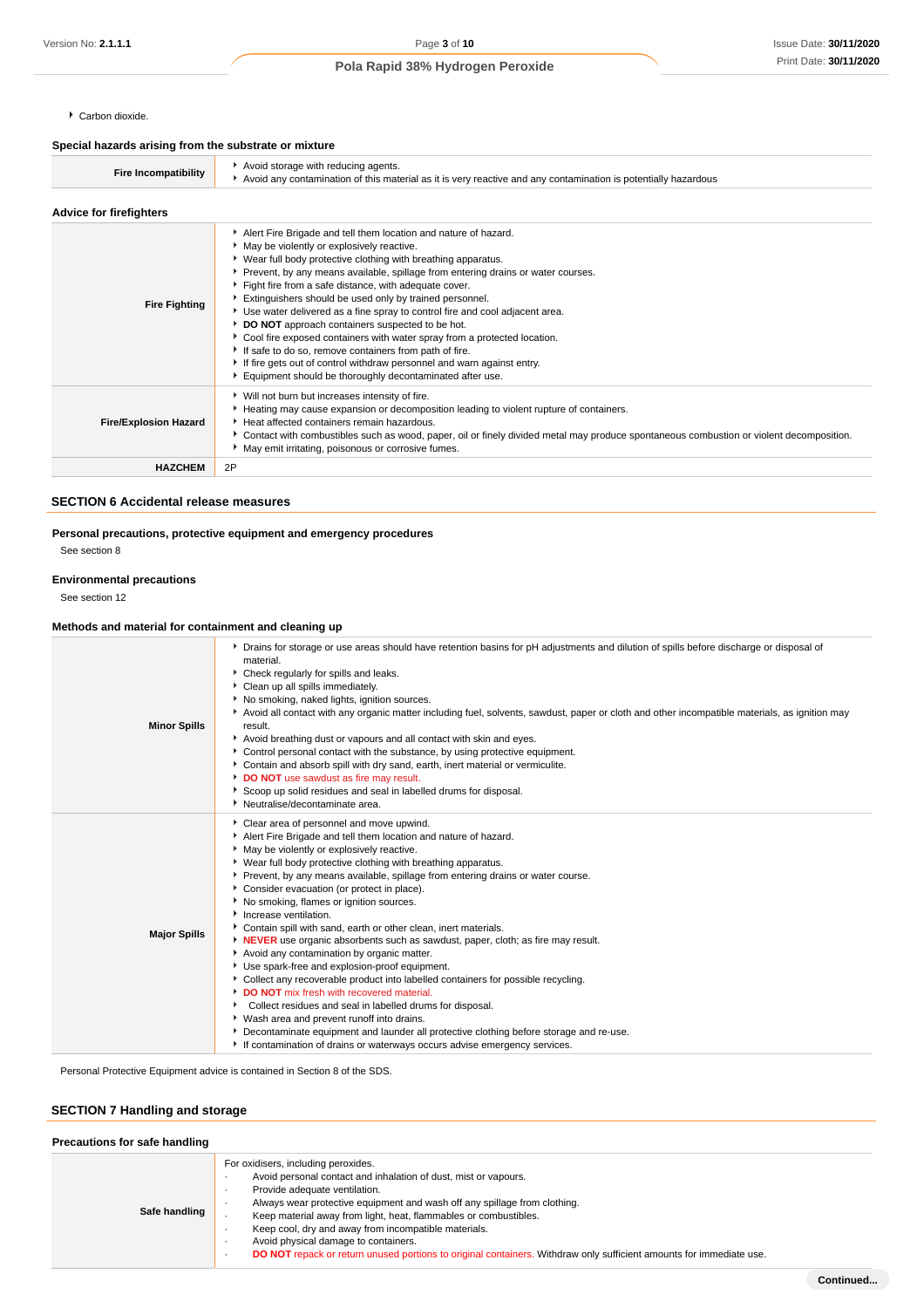|                          | Use only minimum quantity required.<br>$\cdot$<br>Avoid using solutions of peroxides in volatile solvents. Solvent evaporation should be controlled to avoid dangerous concentration of the<br>٠<br>peroxide.<br>Do NOT allow oxidisers to contact iron or compounds of iron, cobalt, or copper, metal oxide salts, acids or bases.<br>٠<br>Do NOT use metal spatulas to handle oxidisers<br>×<br>Do NOT use glass containers with screw cap lids or glass stoppers.<br>$\sim$<br>Store peroxides at the lowest possible temperature, consistent with their solubility and freezing point.<br>×<br>CAUTION: Do NOT store liquids or solutions of peroxides at a temperature below that at which the oxidiser freezes or precipitates.<br>×<br>Peroxides, in particular, in this form are extremely shock and heat-sensitive. Refrigerated storage of peroxides must ONLY be in explosion-proof<br>units.<br>The hazards and consequences of fires and explosions during synthesis and use of oxidisers is widely recognised; spontaneous or<br>induced decomposition may culminate in a variety of ways, ranging from moderate gassing to spontaneous ignition or explosion. The heat<br>released from spontaneous decomposition of an energy-rich compound causes a rise in the surrounding temperature; the temperature will rise<br>until thermal balance is established or until the material heats to decomposition,<br>The most effective means for minimising the consequences of an accident is to limit quantities to a practical minimum. Even gram-scale<br>explosions can be serious. Once ignited the burning of peroxides cannot be controlled and the area should be evacuated.<br>Unless there is compelling reason to do otherwise, peroxide concentration should be limited to 10% (or less with vigorous reactants).<br>Peroxide concentration is rarely as high as 1% in the reaction mixture of polymerisation or other free-radical reactions,<br>Oxidisers should be added slowly and cautiously to the reaction medium. This should be completed prior to heating and with good<br>$\cdot$<br>agitation.<br>Addition oxidisers to the hot monomer is extremely dangerous. A violent reaction (e.g., fire or explosion) can result from inadvertent mixing<br>of promoters (frequently used with peroxides in polymerisation systems) with full-strength oxidisers<br>Organic peroxides are very sensitive to contamination (especially heavy-metal compounds, metal oxide salts, alkaline materials including<br>amines, strong acids, and many varieties of dust and dirt). This can initiate rapid, uncontrolled decomposition of peroxides and possible<br>generation of intense heat, fire or explosion The consequences of accidental contamination from returning withdrawn material to the storage<br>container can be disastrous.<br>When handling NEVER smoke, eat or drink.<br>٠<br>Always wash hands with soap and water after handling.<br>٠<br>Use only good occupational work practice.<br>$\cdot$ |
|--------------------------|------------------------------------------------------------------------------------------------------------------------------------------------------------------------------------------------------------------------------------------------------------------------------------------------------------------------------------------------------------------------------------------------------------------------------------------------------------------------------------------------------------------------------------------------------------------------------------------------------------------------------------------------------------------------------------------------------------------------------------------------------------------------------------------------------------------------------------------------------------------------------------------------------------------------------------------------------------------------------------------------------------------------------------------------------------------------------------------------------------------------------------------------------------------------------------------------------------------------------------------------------------------------------------------------------------------------------------------------------------------------------------------------------------------------------------------------------------------------------------------------------------------------------------------------------------------------------------------------------------------------------------------------------------------------------------------------------------------------------------------------------------------------------------------------------------------------------------------------------------------------------------------------------------------------------------------------------------------------------------------------------------------------------------------------------------------------------------------------------------------------------------------------------------------------------------------------------------------------------------------------------------------------------------------------------------------------------------------------------------------------------------------------------------------------------------------------------------------------------------------------------------------------------------------------------------------------------------------------------------------------------------------------------------------------------------------------------------------------------------------------------------------------------------------------------------------------------------------------------------------------------------------------------------------------------------------------------------------------------------------------------------------------------------------|
| <b>Other information</b> | Observe manufacturer's storage and handling recommendations contained within this MSDS.<br>٠<br>Do not store in direct sunlight.<br>Store in a dry and well ventilated-area, away from heat and sunlight.<br>Store between 2 and 8 deg C.                                                                                                                                                                                                                                                                                                                                                                                                                                                                                                                                                                                                                                                                                                                                                                                                                                                                                                                                                                                                                                                                                                                                                                                                                                                                                                                                                                                                                                                                                                                                                                                                                                                                                                                                                                                                                                                                                                                                                                                                                                                                                                                                                                                                                                                                                                                                                                                                                                                                                                                                                                                                                                                                                                                                                                                                |

### **Conditions for safe storage, including any incompatibilities**

| Suitable container      | <b>DO NOT</b> repack. Use containers supplied by manufacturer only.                                                                                                                 |
|-------------------------|-------------------------------------------------------------------------------------------------------------------------------------------------------------------------------------|
| Storage incompatibility | Avoid any contamination of this material as it is very reactive and any contamination is potentially hazardous<br>Avoid storage with reducing agents.<br>Avoid strong acids, bases. |

# **SECTION 8 Exposure controls / personal protection**

### **Control parameters**

# **Occupational Exposure Limits (OEL)**

# **INGREDIENT DATA**

| Source                       | Ingredient        | <b>Material name</b> | <b>TWA</b>        | <b>STEL</b>   | Peak          | <b>Notes</b>  |
|------------------------------|-------------------|----------------------|-------------------|---------------|---------------|---------------|
| Australia Exposure Standards | hvdrogen peroxide | Hvdrogen peroxide    | 1 ppm / 1.4 ma/m3 | Not Available | Not Available | Not Available |

## **Emergency Limits**

| Ingredient        | <b>Material name</b> | TEEL-1        | TEEL-2              | TEEL-3        |
|-------------------|----------------------|---------------|---------------------|---------------|
| hydrogen peroxide | Hydrogen peroxide    | Not Available | Not Available       | Not Available |
| Ingredient        | <b>Original IDLH</b> |               | <b>Revised IDLH</b> |               |
| hydrogen peroxide | 75 ppm               |               | Not Available       |               |

### **MATERIAL DATA**

| <b>Exposure controls</b> |  |
|--------------------------|--|
|--------------------------|--|

| Appropriate engineering<br>controls | Engineering controls are used to remove a hazard or place a barrier between the worker and the hazard. Well-designed engineering controls can<br>be highly effective in protecting workers and will typically be independent of worker interactions to provide this high level of protection.<br>The basic types of engineering controls are:<br>Process controls which involve changing the way a job activity or process is done to reduce the risk.<br>Enclosure and/or isolation of emission source which keeps a selected hazard "physically" away from the worker and ventilation that strategically<br>"adds" and "removes" air in the work environment. Ventilation can remove or dilute an air contaminant if designed properly. The design of a<br>ventilation system must match the particular process and chemical or contaminant in use.<br>Employers may need to use multiple types of controls to prevent employee overexposure.<br>Local exhaust ventilation usually required. If risk of overexposure exists, wear approved respirator. Correct fit is essential to obtain adequate<br>protection. Supplied-air type respirator may be required in special circumstances. Correct fit is essential to ensure adequate protection.<br>An approved self contained breathing apparatus (SCBA) may be required in some situations.<br>Provide adequate ventilation in warehouse or closed storage area. Air contaminants generated in the workplace possess varying "escape" |                                     |  |  |
|-------------------------------------|-------------------------------------------------------------------------------------------------------------------------------------------------------------------------------------------------------------------------------------------------------------------------------------------------------------------------------------------------------------------------------------------------------------------------------------------------------------------------------------------------------------------------------------------------------------------------------------------------------------------------------------------------------------------------------------------------------------------------------------------------------------------------------------------------------------------------------------------------------------------------------------------------------------------------------------------------------------------------------------------------------------------------------------------------------------------------------------------------------------------------------------------------------------------------------------------------------------------------------------------------------------------------------------------------------------------------------------------------------------------------------------------------------------------------------------------------------------------------------------------|-------------------------------------|--|--|
|                                     | velocities which, in turn, determine the "capture velocities" of fresh circulating air required to effectively remove the contaminant.<br>Type of Contaminant:                                                                                                                                                                                                                                                                                                                                                                                                                                                                                                                                                                                                                                                                                                                                                                                                                                                                                                                                                                                                                                                                                                                                                                                                                                                                                                                            | Air Speed:                          |  |  |
|                                     | solvent, vapours, degreasing etc., evaporating from tank (in still air).                                                                                                                                                                                                                                                                                                                                                                                                                                                                                                                                                                                                                                                                                                                                                                                                                                                                                                                                                                                                                                                                                                                                                                                                                                                                                                                                                                                                                  | $0.25 - 0.5$ m/s<br>(50-100 f/min.) |  |  |
|                                     | aerosols, fumes from pouring operations, intermittent container filling, low speed conveyer transfers, welding, spray<br>drift, plating acid fumes, pickling (released at low velocity into zone of active generation)                                                                                                                                                                                                                                                                                                                                                                                                                                                                                                                                                                                                                                                                                                                                                                                                                                                                                                                                                                                                                                                                                                                                                                                                                                                                    | 0.5-1 m/s (100-200<br>$f/min.$ )    |  |  |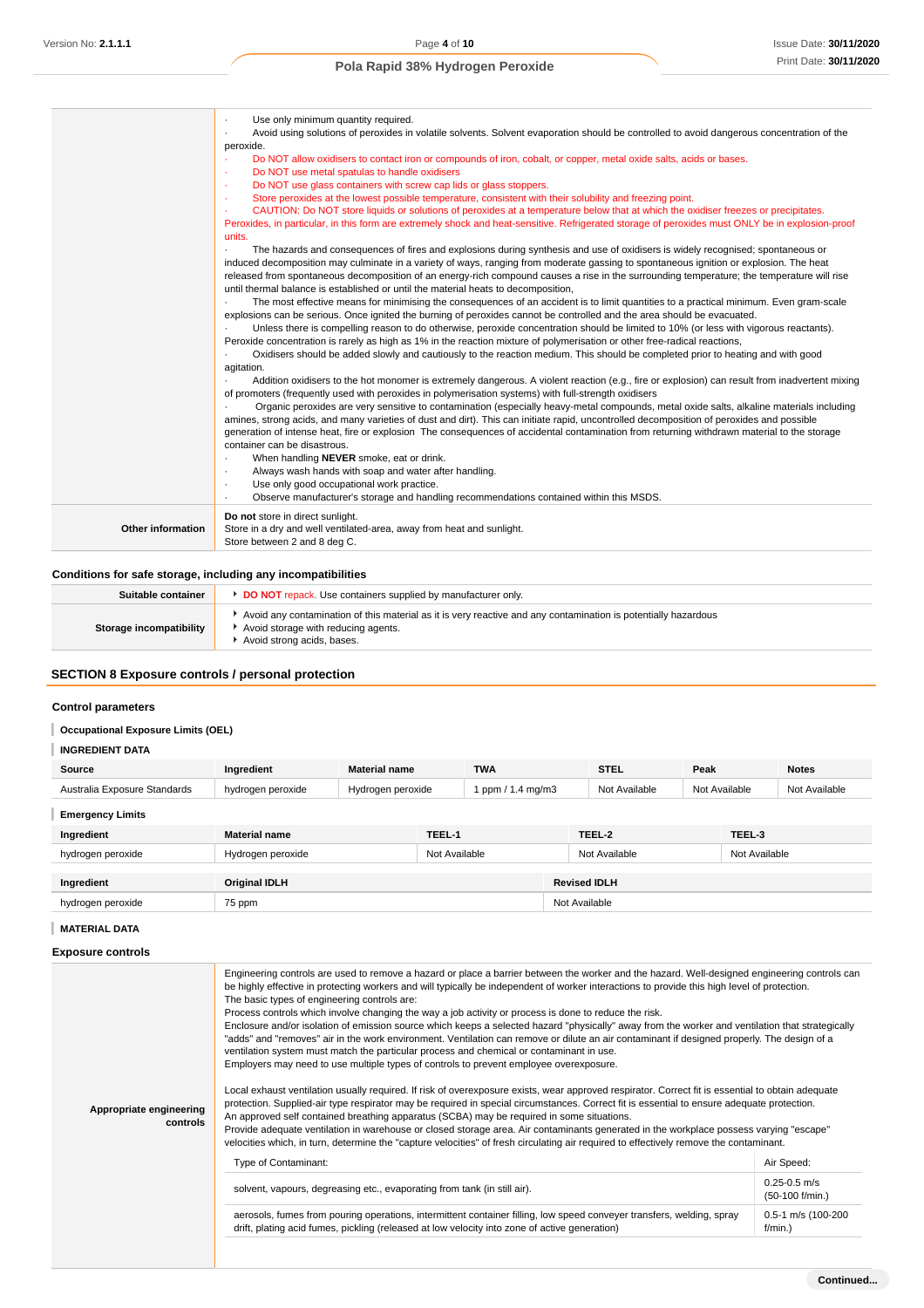**Continued...**

### **Pola Rapid 38% Hydrogen Peroxide**

|                            | direct spray, spray painting in shallow booths, drum filling, conveyer loading, crusher dusts, gas discharge (active<br>generation into zone of rapid air motion)                                                                                                                                                                                                                                                                                                                                                                                                                                                                                                                                                                                                                                                              | 1-2.5 m/s (200-500<br>$f/min.$ )                                                                                                                                                                                                                                                                                                                                                                                                                                                                                                                                                                                                                                                                                                                                                                                                                                            |  |  |  |
|----------------------------|--------------------------------------------------------------------------------------------------------------------------------------------------------------------------------------------------------------------------------------------------------------------------------------------------------------------------------------------------------------------------------------------------------------------------------------------------------------------------------------------------------------------------------------------------------------------------------------------------------------------------------------------------------------------------------------------------------------------------------------------------------------------------------------------------------------------------------|-----------------------------------------------------------------------------------------------------------------------------------------------------------------------------------------------------------------------------------------------------------------------------------------------------------------------------------------------------------------------------------------------------------------------------------------------------------------------------------------------------------------------------------------------------------------------------------------------------------------------------------------------------------------------------------------------------------------------------------------------------------------------------------------------------------------------------------------------------------------------------|--|--|--|
|                            | grinding, abrasive blasting, tumbling, high speed wheel generated dusts (released at high initial velocity into zone of<br>very high rapid air motion).                                                                                                                                                                                                                                                                                                                                                                                                                                                                                                                                                                                                                                                                        | $2.5 - 10$ m/s<br>(500-2000 f/min.)                                                                                                                                                                                                                                                                                                                                                                                                                                                                                                                                                                                                                                                                                                                                                                                                                                         |  |  |  |
|                            | Within each range the appropriate value depends on:                                                                                                                                                                                                                                                                                                                                                                                                                                                                                                                                                                                                                                                                                                                                                                            |                                                                                                                                                                                                                                                                                                                                                                                                                                                                                                                                                                                                                                                                                                                                                                                                                                                                             |  |  |  |
|                            | Lower end of the range                                                                                                                                                                                                                                                                                                                                                                                                                                                                                                                                                                                                                                                                                                                                                                                                         |                                                                                                                                                                                                                                                                                                                                                                                                                                                                                                                                                                                                                                                                                                                                                                                                                                                                             |  |  |  |
|                            | 1: Room air currents minimal or favourable to capture<br>1: Disturbing room air currents                                                                                                                                                                                                                                                                                                                                                                                                                                                                                                                                                                                                                                                                                                                                       |                                                                                                                                                                                                                                                                                                                                                                                                                                                                                                                                                                                                                                                                                                                                                                                                                                                                             |  |  |  |
|                            | 2: Contaminants of low toxicity or of nuisance value only.<br>2: Contaminants of high toxicity                                                                                                                                                                                                                                                                                                                                                                                                                                                                                                                                                                                                                                                                                                                                 |                                                                                                                                                                                                                                                                                                                                                                                                                                                                                                                                                                                                                                                                                                                                                                                                                                                                             |  |  |  |
|                            | 3: Intermittent, low production.                                                                                                                                                                                                                                                                                                                                                                                                                                                                                                                                                                                                                                                                                                                                                                                               |                                                                                                                                                                                                                                                                                                                                                                                                                                                                                                                                                                                                                                                                                                                                                                                                                                                                             |  |  |  |
|                            | 4: Large hood or large air mass in motion                                                                                                                                                                                                                                                                                                                                                                                                                                                                                                                                                                                                                                                                                                                                                                                      | 4: Small hood-local control only                                                                                                                                                                                                                                                                                                                                                                                                                                                                                                                                                                                                                                                                                                                                                                                                                                            |  |  |  |
|                            | Simple theory shows that air velocity falls rapidly with distance away from the opening of a simple extraction pipe. Velocity generally decreases<br>with the square of distance from the extraction point (in simple cases). Therefore the air speed at the extraction point should be adjusted,<br>accordingly, after reference to distance from the contaminating source. The air velocity at the extraction fan, for example, should be a minimum of<br>1-2 m/s (200-400 f/min) for extraction of solvents generated in a tank 2 meters distant from the extraction point. Other mechanical considerations,<br>producing performance deficits within the extraction apparatus, make it essential that theoretical air velocities are multiplied by factors of 10 or<br>more when extraction systems are installed or used. |                                                                                                                                                                                                                                                                                                                                                                                                                                                                                                                                                                                                                                                                                                                                                                                                                                                                             |  |  |  |
| <b>Personal protection</b> |                                                                                                                                                                                                                                                                                                                                                                                                                                                                                                                                                                                                                                                                                                                                                                                                                                |                                                                                                                                                                                                                                                                                                                                                                                                                                                                                                                                                                                                                                                                                                                                                                                                                                                                             |  |  |  |
| Eye and face protection    | Chemical goggles.<br>Full face shield may be required for supplementary but never for primary protection of eyes.<br>national equivalent]                                                                                                                                                                                                                                                                                                                                                                                                                                                                                                                                                                                                                                                                                      | Contact lenses may pose a special hazard; soft contact lenses may absorb and concentrate irritants. A written policy document, describing<br>the wearing of lenses or restrictions on use, should be created for each workplace or task. This should include a review of lens absorption<br>and adsorption for the class of chemicals in use and an account of injury experience. Medical and first-aid personnel should be trained in<br>their removal and suitable equipment should be readily available. In the event of chemical exposure, begin eye irrigation immediately and<br>remove contact lens as soon as practicable. Lens should be removed at the first signs of eye redness or irritation - lens should be removed in<br>a clean environment only after workers have washed hands thoroughly. [CDC NIOSH Current Intelligence Bulletin 59], [AS/NZS 1336 or |  |  |  |
| <b>Skin protection</b>     | See Hand protection below                                                                                                                                                                                                                                                                                                                                                                                                                                                                                                                                                                                                                                                                                                                                                                                                      |                                                                                                                                                                                                                                                                                                                                                                                                                                                                                                                                                                                                                                                                                                                                                                                                                                                                             |  |  |  |
| Hands/feet protection      | ▶ Wear chemical protective gloves, e.g. PVC.<br>• Wear safety footwear or safety gumboots, e.g. Rubber                                                                                                                                                                                                                                                                                                                                                                                                                                                                                                                                                                                                                                                                                                                         |                                                                                                                                                                                                                                                                                                                                                                                                                                                                                                                                                                                                                                                                                                                                                                                                                                                                             |  |  |  |
| <b>Body protection</b>     | See Other protection below                                                                                                                                                                                                                                                                                                                                                                                                                                                                                                                                                                                                                                                                                                                                                                                                     |                                                                                                                                                                                                                                                                                                                                                                                                                                                                                                                                                                                                                                                                                                                                                                                                                                                                             |  |  |  |
| Other protection           | • Overalls.<br>PVC Apron.<br>PVC protective suit may be required if exposure severe.<br>Evewash unit.<br>Ensure there is ready access to a safety shower.                                                                                                                                                                                                                                                                                                                                                                                                                                                                                                                                                                                                                                                                      |                                                                                                                                                                                                                                                                                                                                                                                                                                                                                                                                                                                                                                                                                                                                                                                                                                                                             |  |  |  |

### **Respiratory protection**

Type B Filter of sufficient capacity. (AS/NZS 1716 & 1715, EN 143:2000 & 149:2001, ANSI Z88 or national equivalent)

Where the concentration of gas/particulates in the breathing zone, approaches or exceeds the "Exposure Standard" (or ES), respiratory protection is required. Degree of protection varies with both face-piece and Class of filter; the nature of protection varies with Type of filter.

| <b>Required Minimum Protection Factor</b> | <b>Half-Face Respirator</b> | Full-Face Respirator | <b>Powered Air Respirator</b> |
|-------------------------------------------|-----------------------------|----------------------|-------------------------------|
| up to $10 \times ES$                      | <b>B-AUS</b>                |                      | B-PAPR-AUS / Class 1          |
| up to $50 \times ES$                      |                             | B-AUS / Class 1      |                               |
| up to $100 \times ES$                     |                             | $B-2$                | B-PAPR-2 ^                    |

^ - Full-face

A(All classes) = Organic vapours, B AUS or B1 = Acid gasses, B2 = Acid gas or hydrogen cyanide(HCN), B3 = Acid gas or hydrogen cyanide(HCN), E = Sulfur dioxide(SO2), G = Agricultural chemicals, K = Ammonia(NH3), Hg = Mercury, NO = Oxides of nitrogen, MB = Methyl bromide, AX = Low boiling point organic compounds(below 65 degC)

# **SECTION 9 Physical and chemical properties**

### **Information on basic physical and chemical properties**

| Appearance                                        | Clear blue gel, mixes with water. |                                            |                |  |  |
|---------------------------------------------------|-----------------------------------|--------------------------------------------|----------------|--|--|
|                                                   |                                   |                                            |                |  |  |
| <b>Physical state</b>                             | Gel                               | Relative density (Water = $1$ )            | Not Available  |  |  |
| Odour                                             | Not Available                     | Partition coefficient n-octanol<br>/ water | Not Available  |  |  |
| Odour threshold                                   | Not Available                     | Auto-ignition temperature (°C)             | Not Available  |  |  |
| pH (as supplied)                                  | $4.5 - 6$                         | <b>Decomposition temperature</b>           | Not Available  |  |  |
| Melting point / freezing point<br>(°C)            | Not Available                     | Viscosity (cSt)                            | Not Available  |  |  |
| Initial boiling point and boiling<br>range $(°C)$ | Not Available                     | Molecular weight (g/mol)                   | Not Applicable |  |  |
| Flash point (°C)                                  | Not Available                     | <b>Taste</b>                               | Not Available  |  |  |
| <b>Evaporation rate</b>                           | Not Available                     | <b>Explosive properties</b>                | Not Available  |  |  |
| Flammability                                      | Not Available                     | <b>Oxidising properties</b>                | Not Available  |  |  |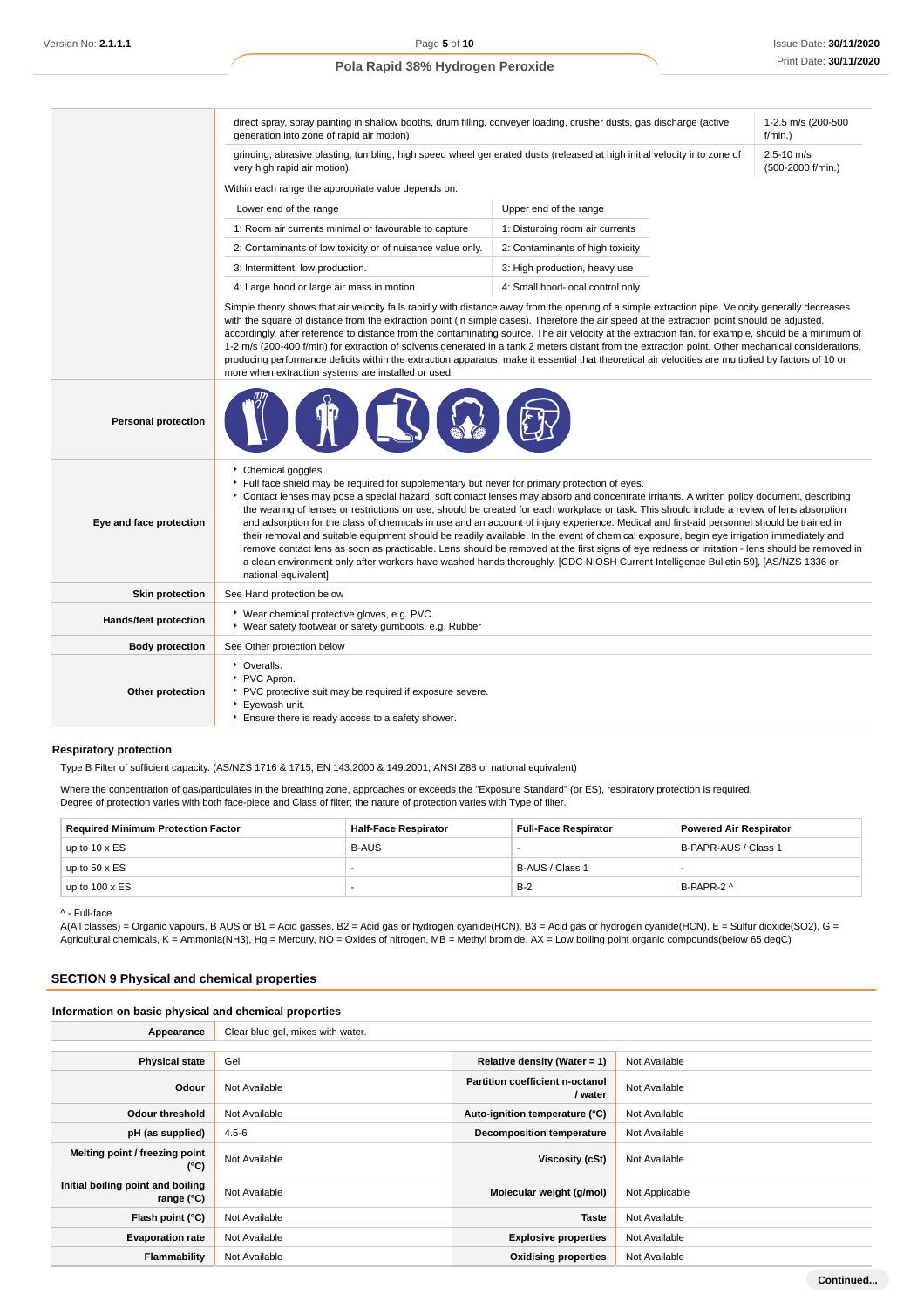| Upper Explosive Limit (%) | Not Available | Surface Tension (dyn/cm or<br>mN/m | Not Available |
|---------------------------|---------------|------------------------------------|---------------|
| Lower Explosive Limit (%) | Not Available | <b>Volatile Component (%vol)</b>   | Not Available |
| Vapour pressure (kPa)     | Not Available | Gas group                          | Not Available |
| Solubility in water       | Miscible      | pH as a solution (1%)              | Not Available |
| Vapour density (Air = 1)  | Not Available | VOC g/L                            | Not Available |

### **SECTION 10 Stability and reactivity**

| Reactivity                            | See section 7                                                                                                                                                                                                                                                                                                                             |
|---------------------------------------|-------------------------------------------------------------------------------------------------------------------------------------------------------------------------------------------------------------------------------------------------------------------------------------------------------------------------------------------|
| <b>Chemical stability</b>             | • Unstable in the presence of incompatible materials.<br>Product is considered stable under normal handling conditions.<br>Prolonged exposure to heat.<br>Hazardous polymerisation will not occur.<br>Solutions of hydrogen peroxide slowly decompose, releasing oxygen, and so are often stabilised by the addition of acetanilide, etc. |
| Possibility of hazardous<br>reactions | See section 7                                                                                                                                                                                                                                                                                                                             |
| <b>Conditions to avoid</b>            | See section 7                                                                                                                                                                                                                                                                                                                             |
| Incompatible materials                | See section 7                                                                                                                                                                                                                                                                                                                             |
| Hazardous decomposition<br>products   | See section 5                                                                                                                                                                                                                                                                                                                             |
|                                       |                                                                                                                                                                                                                                                                                                                                           |

# **SECTION 11 Toxicological information**

### **Information on toxicological effects**

| Inhaled                 | Evidence shows, or practical experience predicts, that the material produces irritation of the respiratory system, in a substantial number of<br>individuals, following inhalation. In contrast to most organs, the lung is able to respond to a chemical insult by first removing or neutralising the<br>irritant and then repairing the damage. The repair process, which initially evolved to protect mammalian lungs from foreign matter and antigens,<br>may however, produce further lung damage resulting in the impairment of gas exchange, the primary function of the lungs. Respiratory tract<br>irritation often results in an inflammatory response involving the recruitment and activation of many cell types, mainly derived from the vascular<br>system.<br>Inhalation of vapours or aerosols (mists, fumes), generated by the material during the course of normal handling, may be damaging to the health<br>of the individual.                                                                                                                                                                                                                                                                                                                                                                                                                                                                           |                                                                                                                                                    |  |
|-------------------------|------------------------------------------------------------------------------------------------------------------------------------------------------------------------------------------------------------------------------------------------------------------------------------------------------------------------------------------------------------------------------------------------------------------------------------------------------------------------------------------------------------------------------------------------------------------------------------------------------------------------------------------------------------------------------------------------------------------------------------------------------------------------------------------------------------------------------------------------------------------------------------------------------------------------------------------------------------------------------------------------------------------------------------------------------------------------------------------------------------------------------------------------------------------------------------------------------------------------------------------------------------------------------------------------------------------------------------------------------------------------------------------------------------------------------|----------------------------------------------------------------------------------------------------------------------------------------------------|--|
| Ingestion               | produce serious damage to the health of the individual.                                                                                                                                                                                                                                                                                                                                                                                                                                                                                                                                                                                                                                                                                                                                                                                                                                                                                                                                                                                                                                                                                                                                                                                                                                                                                                                                                                      | Accidental ingestion of the material may be harmful; animal experiments indicate that ingestion of less than 150 gram may be fatal or may          |  |
| <b>Skin Contact</b>     | Evidence exists, or practical experience predicts, that the material either produces inflammation of the skin in a substantial number of individuals<br>following direct contact, and/or produces significant inflammation when applied to the healthy intact skin of animals, for up to four hours, such<br>inflammation being present twenty-four hours or more after the end of the exposure period. Skin irritation may also be present after prolonged or<br>repeated exposure; this may result in a form of contact dermatitis (nonallergic). The dermatitis is often characterised by skin redness (erythema)<br>and swelling (oedema) which may progress to blistering (vesiculation), scaling and thickening of the epidermis. At the microscopic level there<br>may be intercellular oedema of the spongy layer of the skin (spongiosis) and intracellular oedema of the epidermis.<br>The material may accentuate any pre-existing dermatitis condition<br>Skin contact will result in rapid drying, bleaching, leading to chemical burns on prolonged contact<br>Open cuts, abraded or irritated skin should not be exposed to this material<br>Entry into the blood-stream through, for example, cuts, abrasions, puncture wounds or lesions, may produce systemic injury with harmful effects.<br>Examine the skin prior to the use of the material and ensure that any external damage is suitably protected. |                                                                                                                                                    |  |
| Eye                     |                                                                                                                                                                                                                                                                                                                                                                                                                                                                                                                                                                                                                                                                                                                                                                                                                                                                                                                                                                                                                                                                                                                                                                                                                                                                                                                                                                                                                              | When applied to the eye(s) of animals, the material produces severe ocular lesions which are present twenty-four hours or more after instillation. |  |
| Chronic                 | Long-term exposure to respiratory irritants may result in disease of the airways involving difficult breathing and related systemic problems.<br>Limited evidence suggests that repeated or long-term occupational exposure may produce cumulative health effects involving organs or<br>biochemical systems.                                                                                                                                                                                                                                                                                                                                                                                                                                                                                                                                                                                                                                                                                                                                                                                                                                                                                                                                                                                                                                                                                                                |                                                                                                                                                    |  |
| Pola Rapid 38% Hydrogen | <b>TOXICITY</b>                                                                                                                                                                                                                                                                                                                                                                                                                                                                                                                                                                                                                                                                                                                                                                                                                                                                                                                                                                                                                                                                                                                                                                                                                                                                                                                                                                                                              | <b>IRRITATION</b>                                                                                                                                  |  |
| Peroxide                | Not Available                                                                                                                                                                                                                                                                                                                                                                                                                                                                                                                                                                                                                                                                                                                                                                                                                                                                                                                                                                                                                                                                                                                                                                                                                                                                                                                                                                                                                | Not Available                                                                                                                                      |  |
|                         | <b>TOXICITY</b>                                                                                                                                                                                                                                                                                                                                                                                                                                                                                                                                                                                                                                                                                                                                                                                                                                                                                                                                                                                                                                                                                                                                                                                                                                                                                                                                                                                                              | <b>IRRITATION</b>                                                                                                                                  |  |
|                         | 50 mg/kg[2]                                                                                                                                                                                                                                                                                                                                                                                                                                                                                                                                                                                                                                                                                                                                                                                                                                                                                                                                                                                                                                                                                                                                                                                                                                                                                                                                                                                                                  | Not Available                                                                                                                                      |  |
|                         | 500 mg/kg <sup>[2]</sup>                                                                                                                                                                                                                                                                                                                                                                                                                                                                                                                                                                                                                                                                                                                                                                                                                                                                                                                                                                                                                                                                                                                                                                                                                                                                                                                                                                                                     |                                                                                                                                                    |  |
|                         | Dermal (rabbit) LD50: 4060 mg/kg <sup>[2]</sup>                                                                                                                                                                                                                                                                                                                                                                                                                                                                                                                                                                                                                                                                                                                                                                                                                                                                                                                                                                                                                                                                                                                                                                                                                                                                                                                                                                              |                                                                                                                                                    |  |
| hydrogen peroxide       | Inhalation (rat) LC50: 2 mg/l/4H $^{[2]}$                                                                                                                                                                                                                                                                                                                                                                                                                                                                                                                                                                                                                                                                                                                                                                                                                                                                                                                                                                                                                                                                                                                                                                                                                                                                                                                                                                                    |                                                                                                                                                    |  |
|                         | Oral (rat) LD50: =1193-1270 mg/kg <sup>[2]</sup>                                                                                                                                                                                                                                                                                                                                                                                                                                                                                                                                                                                                                                                                                                                                                                                                                                                                                                                                                                                                                                                                                                                                                                                                                                                                                                                                                                             |                                                                                                                                                    |  |
|                         | Oral (rat) LD50: >225 mg/kg <sup>[2]</sup>                                                                                                                                                                                                                                                                                                                                                                                                                                                                                                                                                                                                                                                                                                                                                                                                                                                                                                                                                                                                                                                                                                                                                                                                                                                                                                                                                                                   |                                                                                                                                                    |  |
|                         | Oral (rat) LD50: >5000 mg/kg[2]                                                                                                                                                                                                                                                                                                                                                                                                                                                                                                                                                                                                                                                                                                                                                                                                                                                                                                                                                                                                                                                                                                                                                                                                                                                                                                                                                                                              |                                                                                                                                                    |  |
|                         | Oral (rat) LD50: 1270 mg/kg[1]                                                                                                                                                                                                                                                                                                                                                                                                                                                                                                                                                                                                                                                                                                                                                                                                                                                                                                                                                                                                                                                                                                                                                                                                                                                                                                                                                                                               |                                                                                                                                                    |  |
| Legend:                 | specified data extracted from RTECS - Register of Toxic Effect of chemical Substances                                                                                                                                                                                                                                                                                                                                                                                                                                                                                                                                                                                                                                                                                                                                                                                                                                                                                                                                                                                                                                                                                                                                                                                                                                                                                                                                        | 1. Value obtained from Europe ECHA Registered Substances - Acute toxicity 2.* Value obtained from manufacturer's SDS. Unless otherwise             |  |

No significant acute toxicological data identified in literature search.

Asthma-like symptoms may continue for months or even years after exposure to the material ceases. This may be due to a non-allergenic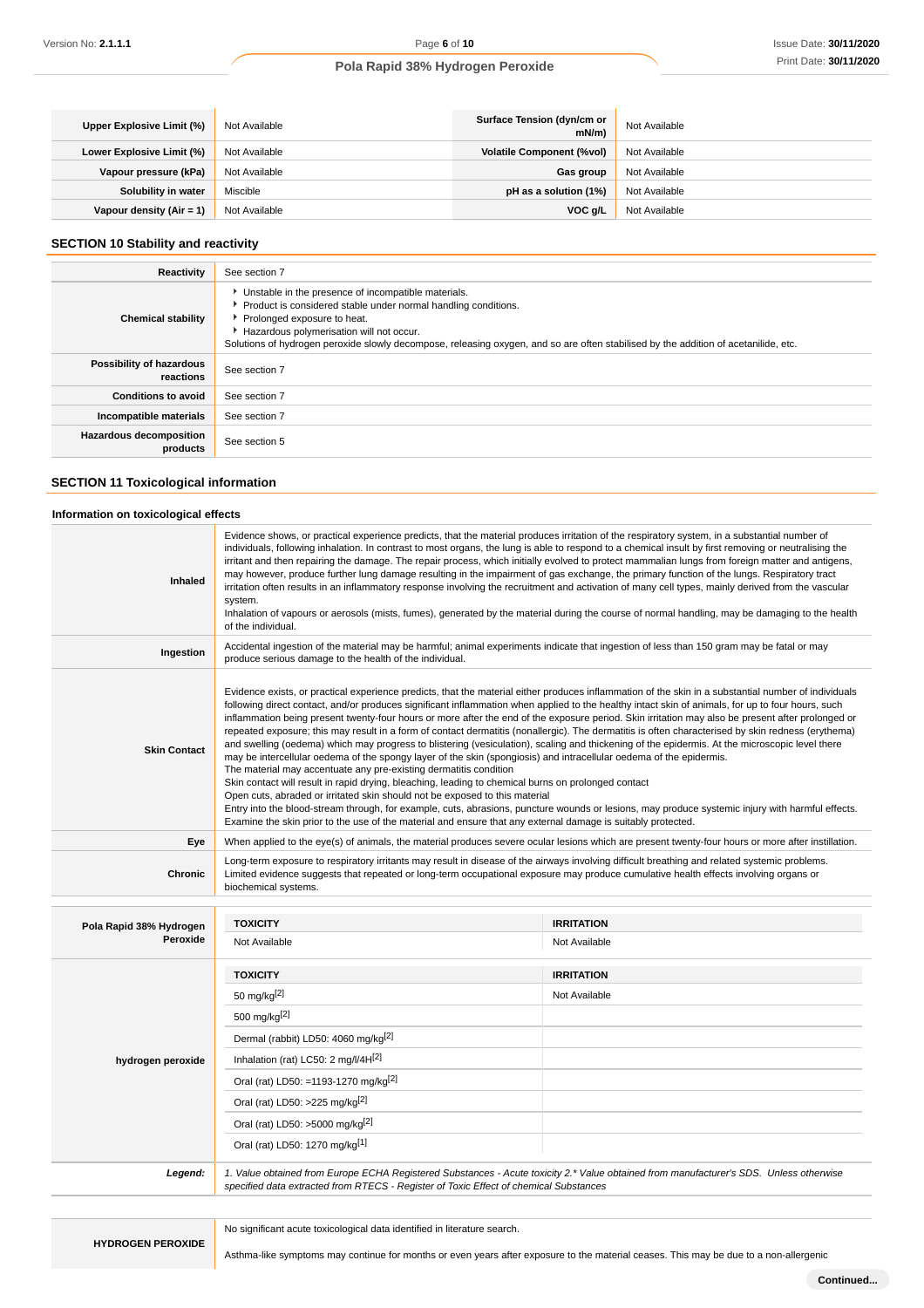|                       | condition known as reactive airways dysfunction syndrome (RADS) which can occur following exposure to high levels of highly irritating<br>compound. Key criteria for the diagnosis of RADS include the absence of preceding respiratory disease, in a non-atopic individual, with abrupt<br>onset of persistent asthma-like symptoms within minutes to hours of a documented exposure to the irritant. A reversible airflow pattern, on<br>spirometry, with the presence of moderate to severe bronchial hyperreactivity on methacholine challenge testing and the lack of minimal<br>lymphocytic inflammation, without eosinophilia, have also been included in the criteria for diagnosis of RADS. RADS (or asthma) following an<br>irritating inhalation is an infrequent disorder with rates related to the concentration of and duration of exposure to the irritating substance.<br>Industrial bronchitis, on the other hand, is a disorder that occurs as result of exposure due to high concentrations of irritating substance (often<br>particulate in nature) and is completely reversible after exposure ceases. The disorder is characterised by dyspnea, cough and mucus<br>production.<br>For hydrogen peroxide:<br>Hazard increases with peroxide concentration, high concentrations contain an additive stabiliser.<br>Pharmacokinetics<br>Hydrogen peroxide is a normal product of metabolism. It is readily decomposed by catalase in normal cells. In experimental animals exposed to<br>hydrogen peroxide, target organs affected include the lungs, intestine, thymus, liver, and kidney, suggesting its distribution to those sites.<br>Hydrogen peroxide has been detected in breath.<br>poor penetrability.<br>Distribution Hydrogen peroxide is produced metabolically in intact cells and tissues. It is formed by reduction of oxygen either directly in a<br>peroxide.<br>and emphysematous. Following intraperitoneal injection of hydrogen peroxide in mice, pyknotic nuclei were induced in the intestine and<br>thymus (IARC 1985). Degeneration of hepatic and renal tubular epithelial tissue was observed following oral administration of hydrogen<br>peroxide to mice.<br>▶ Metabolism Glutathione peroxidase, responsible for decomposing hydrogen peroxide, is present in normal human tissues (IARC 1985). |  | Absorption: Hydrogen peroxide is decomposed in the bowel before absorption. When applied to tissue, solutions of hydrogen peroxide have<br>two-electron transfer reaction, often catalysed by flavoproteins, or by an initial one-electron step to O2 followed by dismutation to hydrogen<br>Hydrogen peroxide has been detected in serum and in intact liver. based on the results of toxicity studies, the lungs, intestine, thymus, liver,<br>and kidney may be distribution sites. In rabbits and cats that died after intravenous administration of hydrogen peroxide, the lungs were pale |
|-----------------------|----------------------------------------------------------------------------------------------------------------------------------------------------------------------------------------------------------------------------------------------------------------------------------------------------------------------------------------------------------------------------------------------------------------------------------------------------------------------------------------------------------------------------------------------------------------------------------------------------------------------------------------------------------------------------------------------------------------------------------------------------------------------------------------------------------------------------------------------------------------------------------------------------------------------------------------------------------------------------------------------------------------------------------------------------------------------------------------------------------------------------------------------------------------------------------------------------------------------------------------------------------------------------------------------------------------------------------------------------------------------------------------------------------------------------------------------------------------------------------------------------------------------------------------------------------------------------------------------------------------------------------------------------------------------------------------------------------------------------------------------------------------------------------------------------------------------------------------------------------------------------------------------------------------------------------------------------------------------------------------------------------------------------------------------------------------------------------------------------------------------------------------------------------------------------------------------------------------------------------------------------------------------------------------------------------------------------------------------------|--|-------------------------------------------------------------------------------------------------------------------------------------------------------------------------------------------------------------------------------------------------------------------------------------------------------------------------------------------------------------------------------------------------------------------------------------------------------------------------------------------------------------------------------------------------------------------------------------------------|
|                       | water.<br>Excretion Hydrogen peroxide has been detected in human breath at levels ranging from 1.0+/-.5 g/L to 0.34+/-0.17 g/L.<br>Carcinogenicity<br>Gastric and duodenal lesions including adenomas, carcinomas, and adenocarcinomas have been observed in mice treated orally with hydrogen<br>peroxide. Marked strain differences in the incidence of tumors have been observed. Papilloma development has been observed in mice treated<br>by dermal application.                                                                                                                                                                                                                                                                                                                                                                                                                                                                                                                                                                                                                                                                                                                                                                                                                                                                                                                                                                                                                                                                                                                                                                                                                                                                                                                                                                                                                                                                                                                                                                                                                                                                                                                                                                                                                                                                             |  | When hydrogen peroxide comes in contact with catalase, an enzyme found in blood and most tissues, it rapidly decomposes into oxygen and                                                                                                                                                                                                                                                                                                                                                                                                                                                         |
|                       | Genotoxicity<br>Hydrogen peroxide induced DNA damage, sister chromatid exchanges and chromosomal aberrations in mammalian cells in vitro. Hydrogen<br>peroxide induced DNA damage in bacteria (E. coli), and was mutagenic to bacteria (Salmonella typhimurium) and the fungi, Neurospora<br>crassa and Aspergillis chevallieri, but not to Streptomyces griseoflavus. It was not mutagenic to Drosophila melanogaster or to mammalian<br>cells in vitro.                                                                                                                                                                                                                                                                                                                                                                                                                                                                                                                                                                                                                                                                                                                                                                                                                                                                                                                                                                                                                                                                                                                                                                                                                                                                                                                                                                                                                                                                                                                                                                                                                                                                                                                                                                                                                                                                                          |  |                                                                                                                                                                                                                                                                                                                                                                                                                                                                                                                                                                                                 |
|                       | <b>Developmental Toxicity</b><br>Malformations have been observed in chicken embryos treated with hydrogen peroxide, but experiments with mice and rats have been negative.<br>Female rats that received 0.45% hydrogen peroxide (equivalent to approximately 630 mg/kg/day)7 as the sole drinking fluid for five weeks<br>produced normal litters when mated with untreated males.<br>Doses of 1.4 to 11 mol/egg hydrogen peroxide (purity 30%) dissolved in water were injected into the airspace of groups of 20-30 white leghorn<br>chicken eggs on day 3 of incubation.<br>Embryos were examined on day 14. The incidence of embryonic deaths and malformations was dose-related and detected at doses of 2.8                                                                                                                                                                                                                                                                                                                                                                                                                                                                                                                                                                                                                                                                                                                                                                                                                                                                                                                                                                                                                                                                                                                                                                                                                                                                                                                                                                                                                                                                                                                                                                                                                                 |  |                                                                                                                                                                                                                                                                                                                                                                                                                                                                                                                                                                                                 |
|                       | mol/egg and above. The combined ED50 was 2.7 mol/egg.<br><b>Reproductive Toxicity</b><br>A 1% solution of hydrogen peroxide (equivalent to 1900 mg/kg/day) given as the sole drinking fluid to three-month-old male mice for 7-28 days<br>did not cause infertility.<br>The substance is classified by IARC as Group 3:<br>NOT classifiable as to its carcinogenicity to humans.<br>Evidence of carcinogenicity may be inadequate or limited in animal testing.                                                                                                                                                                                                                                                                                                                                                                                                                                                                                                                                                                                                                                                                                                                                                                                                                                                                                                                                                                                                                                                                                                                                                                                                                                                                                                                                                                                                                                                                                                                                                                                                                                                                                                                                                                                                                                                                                    |  |                                                                                                                                                                                                                                                                                                                                                                                                                                                                                                                                                                                                 |
| <b>Acute Toxicity</b> | ✔<br>×<br>Carcinogenicity                                                                                                                                                                                                                                                                                                                                                                                                                                                                                                                                                                                                                                                                                                                                                                                                                                                                                                                                                                                                                                                                                                                                                                                                                                                                                                                                                                                                                                                                                                                                                                                                                                                                                                                                                                                                                                                                                                                                                                                                                                                                                                                                                                                                                                                                                                                          |  |                                                                                                                                                                                                                                                                                                                                                                                                                                                                                                                                                                                                 |
|                       | $\overline{\phantom{a}}$                                                                                                                                                                                                                                                                                                                                                                                                                                                                                                                                                                                                                                                                                                                                                                                                                                                                                                                                                                                                                                                                                                                                                                                                                                                                                                                                                                                                                                                                                                                                                                                                                                                                                                                                                                                                                                                                                                                                                                                                                                                                                                                                                                                                                                                                                                                           |  | $\mathbf{A}$                                                                                                                                                                                                                                                                                                                                                                                                                                                                                                                                                                                    |

| <b>ACULC IVAILITY</b>                       |                           | <b>Valuation</b>                | $\sim$                                                                                             |
|---------------------------------------------|---------------------------|---------------------------------|----------------------------------------------------------------------------------------------------|
| <b>Skin Irritation/Corrosion</b>            | $\checkmark$              | Reproductivity                  |                                                                                                    |
| <b>Serious Eye Damage/Irritation</b>        | $\checkmark$              | <b>STOT - Single Exposure</b>   | w                                                                                                  |
| <b>Respiratory or Skin</b><br>sensitisation | ×                         | <b>STOT - Repeated Exposure</b> | ×                                                                                                  |
| <b>Mutagenicity</b>                         | $\boldsymbol{\mathsf{x}}$ | <b>Aspiration Hazard</b>        |                                                                                                    |
|                                             |                           | Legend:                         | $\blacktriangleright$ - Data either not available or does not fill the criteria for classification |

 $\blacktriangleright$  – Data available to make classification

**SECTION 12 Ecological information**

| <b>Toxicity</b>                     |                         |                                                                                                                                                                                                                                                                                                                                                                                                 |                               |                  |                  |
|-------------------------------------|-------------------------|-------------------------------------------------------------------------------------------------------------------------------------------------------------------------------------------------------------------------------------------------------------------------------------------------------------------------------------------------------------------------------------------------|-------------------------------|------------------|------------------|
|                                     | Endpoint                | <b>Test Duration (hr)</b>                                                                                                                                                                                                                                                                                                                                                                       | <b>Species</b>                | Value            | Source           |
| Pola Rapid 38% Hydrogen<br>Peroxide | <b>Not</b><br>Available | Not Available                                                                                                                                                                                                                                                                                                                                                                                   | Not Available                 | Not<br>Available | Not<br>Available |
|                                     | Endpoint                | <b>Test Duration (hr)</b>                                                                                                                                                                                                                                                                                                                                                                       | <b>Species</b>                | Value            | Source           |
|                                     | LC50                    | 96                                                                                                                                                                                                                                                                                                                                                                                              | Fish                          | 16.4mg/L         | 2                |
| hydrogen peroxide                   | EC50                    | 48                                                                                                                                                                                                                                                                                                                                                                                              | Crustacea                     | 2mq/L            | $\overline{2}$   |
|                                     | EC50                    | 72                                                                                                                                                                                                                                                                                                                                                                                              | Algae or other aguatic plants | $0.85$ mg/L      | $\overline{2}$   |
|                                     | <b>NOEC</b>             | 72                                                                                                                                                                                                                                                                                                                                                                                              | Algae or other aguatic plants | $=0.1$ mg/L      |                  |
| Legend:                             |                         | Extracted from 1. IUCLID Toxicity Data 2. Europe ECHA Registered Substances - Ecotoxicological Information - Aquatic Toxicity 3. EPIWIN Suite<br>V3.12 (QSAR) - Aquatic Toxicity Data (Estimated) 4. US EPA, Ecotox database - Aquatic Toxicity Data 5. ECETOC Aquatic Hazard Assessment<br>Data 6. NITE (Japan) - Bioconcentration Data 7. METI (Japan) - Bioconcentration Data 8. Vendor Data |                               |                  |                  |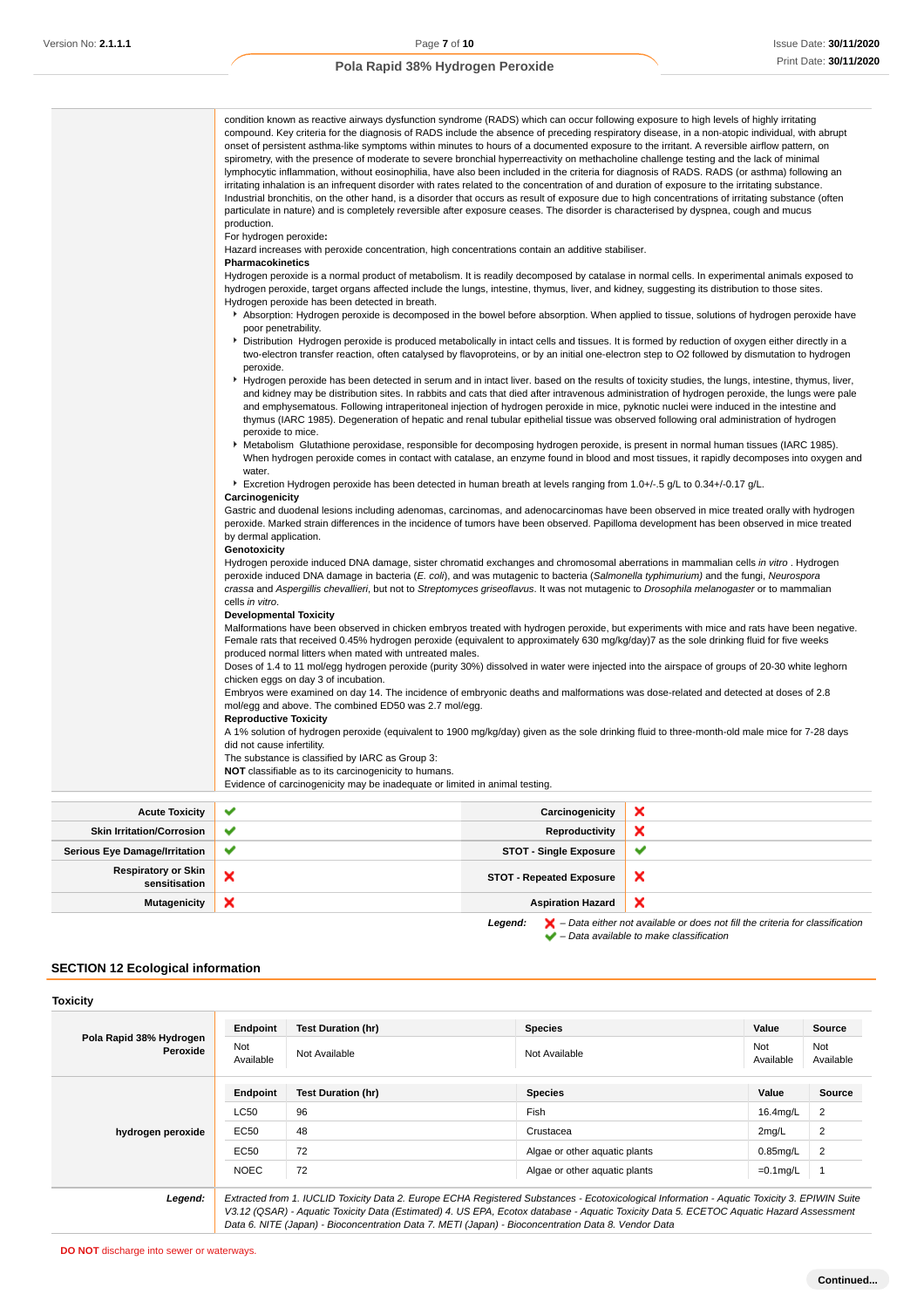### **Persistence and degradability**

| Ingredient                       | Persistence: Water/Soil  | Persistence: Air |
|----------------------------------|--------------------------|------------------|
| hydrogen peroxide                | LOW                      | LOW              |
| <b>Bioaccumulative potential</b> |                          |                  |
| Ingredient                       | <b>Bioaccumulation</b>   |                  |
| hydrogen peroxide                | LOW (LogKOW = $-1.571$ ) |                  |
| <b>Mobility in soil</b>          |                          |                  |

| Ingredient        | <b>Mobility</b>      |
|-------------------|----------------------|
| hydrogen peroxide | LOW ( $KOC = 14.3$ ) |

# **SECTION 13 Disposal considerations**

| Waste treatment methods      |                                                                                                                                                                                                                                                                                                                                                                                                                                                 |  |
|------------------------------|-------------------------------------------------------------------------------------------------------------------------------------------------------------------------------------------------------------------------------------------------------------------------------------------------------------------------------------------------------------------------------------------------------------------------------------------------|--|
| Product / Packaging disposal | DO NOT allow wash water from cleaning or process equipment to enter drains.<br>It may be necessary to collect all wash water for treatment before disposal.<br>In all cases disposal to sewer may be subject to local laws and requlations and these should be considered first.<br>Where in doubt contact the responsible authority.<br>Consult State Land Waste Management Authority for disposal.<br>Bury residue in an authorised landfill. |  |

# **SECTION 14 Transport information**

### **Labels Required**

| NC |  |
|----|--|

| <b>Marine Pollutant</b> | <b>NO</b> |
|-------------------------|-----------|
| <b>HAZCHEM</b>          | 2P        |
|                         |           |

### **Land transport (ADG)**

| <b>UN number</b>             | 2014                                                                                                                         |  |  |
|------------------------------|------------------------------------------------------------------------------------------------------------------------------|--|--|
| UN proper shipping name      | HYDROGEN PEROXIDE, AQUEOUS SOLUTION with not less than 20% but not more than 60% hydrogen peroxide (stabilised as necessary) |  |  |
| Transport hazard class(es)   | Class<br>5.1<br>Subrisk<br>8                                                                                                 |  |  |
| Packing group                | $\mathbf{H}$                                                                                                                 |  |  |
| <b>Environmental hazard</b>  | Not Applicable                                                                                                               |  |  |
| Special precautions for user | Special provisions<br>Not Applicable<br>Limited quantity<br>1 <sub>L</sub>                                                   |  |  |

# **Air transport (ICAO-IATA / DGR)**

| <b>UN number</b>             | 2014                                                                                                                                                                                                                                    |                |                  |  |  |
|------------------------------|-----------------------------------------------------------------------------------------------------------------------------------------------------------------------------------------------------------------------------------------|----------------|------------------|--|--|
| UN proper shipping name      | Hydrogen peroxide, aqueous solution with more than 40% but 60% or less hydrogen peroxide (stabilized as necessary); Hydrogen peroxide,<br>aqueous solution with 20% or more but 40% or less hydrogen peroxide (stabilized as necessary) |                |                  |  |  |
| Transport hazard class(es)   | <b>ICAO/IATA Class</b><br>ICAO / IATA Subrisk<br><b>ERG Code</b>                                                                                                                                                                        | 5.1<br>8<br>5C |                  |  |  |
| Packing group                | $\mathbf{H}$                                                                                                                                                                                                                            |                |                  |  |  |
| <b>Environmental hazard</b>  | Not Applicable                                                                                                                                                                                                                          |                |                  |  |  |
|                              | Special provisions                                                                                                                                                                                                                      |                | A2 A75           |  |  |
|                              | Cargo Only Packing Instructions                                                                                                                                                                                                         |                | 554; Forbidden   |  |  |
|                              | Cargo Only Maximum Qty / Pack                                                                                                                                                                                                           |                | 5 L; Forbidden   |  |  |
| Special precautions for user | Passenger and Cargo Packing Instructions                                                                                                                                                                                                |                | 550; Forbidden   |  |  |
|                              | Passenger and Cargo Maximum Qty / Pack                                                                                                                                                                                                  |                | 1 L; Forbidden   |  |  |
|                              | Passenger and Cargo Limited Quantity Packing Instructions                                                                                                                                                                               |                | Y540; Forbidden  |  |  |
|                              | Passenger and Cargo Limited Maximum Qty / Pack                                                                                                                                                                                          |                | 0.5 L; Forbidden |  |  |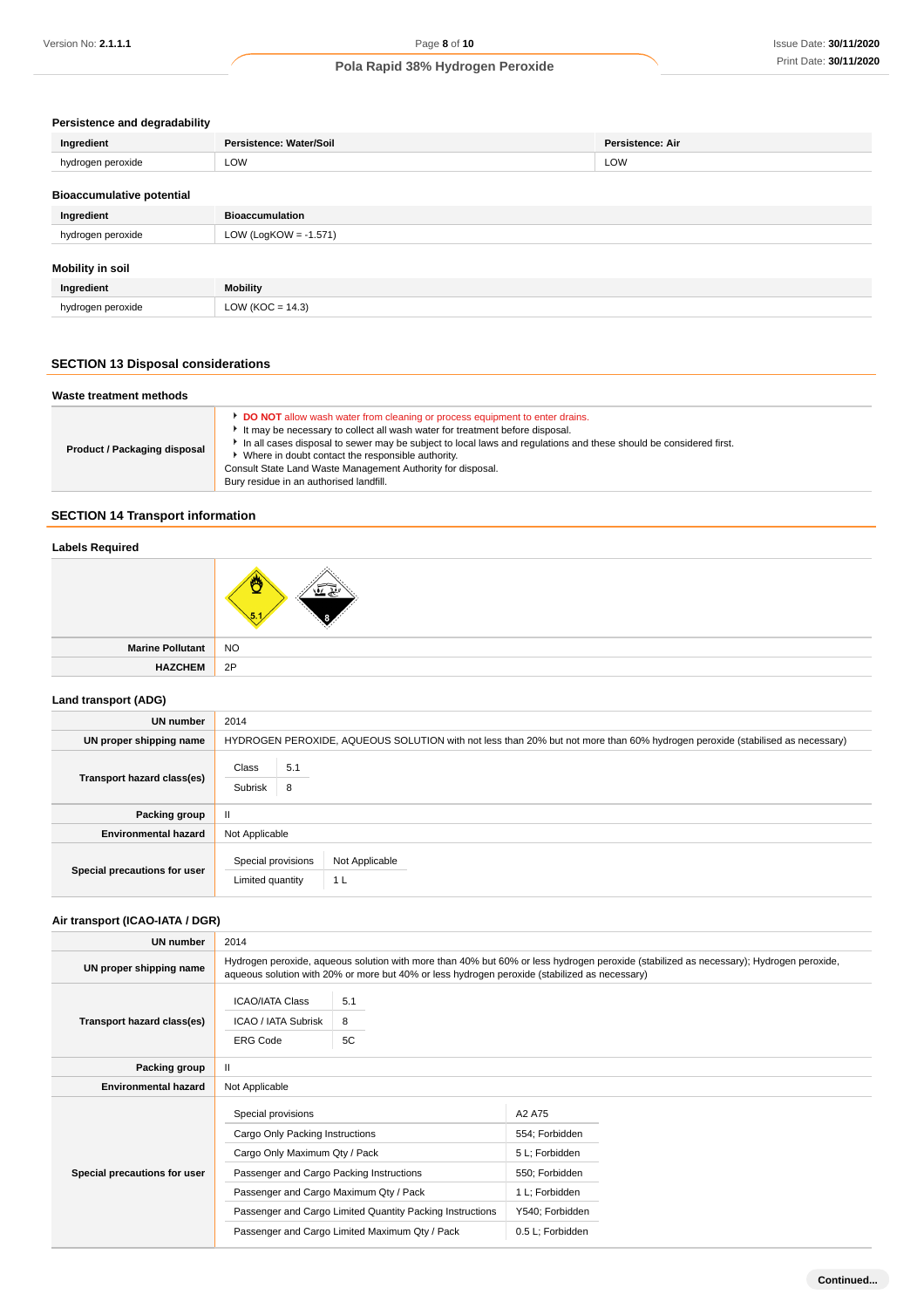#### **Sea transport (IMDG-Code / GGVSee)**

| <b>UN number</b>             | 2014                                                                                                                         |                                             |  |
|------------------------------|------------------------------------------------------------------------------------------------------------------------------|---------------------------------------------|--|
| UN proper shipping name      | HYDROGEN PEROXIDE, AQUEOUS SOLUTION with not less than 20% but not more than 60% hydrogen peroxide (stabilized as necessary) |                                             |  |
| Transport hazard class(es)   | <b>IMDG Class</b><br><b>IMDG Subrisk</b>                                                                                     | 5.1<br>8                                    |  |
| Packing group                | $\mathbf{I}$                                                                                                                 |                                             |  |
| <b>Environmental hazard</b>  | Not Applicable                                                                                                               |                                             |  |
| Special precautions for user | <b>EMS Number</b><br>Special provisions<br><b>Limited Quantities</b>                                                         | F-H.S-Q<br>Not Applicable<br>1 <sub>L</sub> |  |

**Transport in bulk according to Annex II of MARPOL and the IBC code**

Not Applicable

### **SECTION 15 Regulatory information**

#### **Safety, health and environmental regulations / legislation specific for the substance or mixture**

### **hydrogen peroxide is found on the following regulatory lists**

Australia Hazardous Chemical Information System (HCIS) - Hazardous Chemicals Australia Standard for the Uniform Scheduling of Medicines and Poisons (SUSMP) - Schedule 10 / Appendix C Australia Standard for the Uniform Scheduling of Medicines and Poisons (SUSMP) - Schedule 5

Australia Standard for the Uniform Scheduling of Medicines and Poisons (SUSMP) - Schedule 6

Australian Inventory of Industrial Chemicals (AIIC)

International Agency for Research on Cancer (IARC) - Agents Classified by the IARC Monographs

#### **National Inventory Status**

| <b>National Inventory</b>                          | <b>Status</b>                                                                                                                                                                                            |
|----------------------------------------------------|----------------------------------------------------------------------------------------------------------------------------------------------------------------------------------------------------------|
| Australia - AIIC / Australia<br>Non-Industrial Use | Yes                                                                                                                                                                                                      |
| Canada - DSL                                       | Yes                                                                                                                                                                                                      |
| Canada - NDSL                                      | No (hydrogen peroxide)                                                                                                                                                                                   |
| China - IECSC                                      | Yes                                                                                                                                                                                                      |
| Europe - EINEC / ELINCS / NLP                      | Yes                                                                                                                                                                                                      |
| Japan - ENCS                                       | Yes                                                                                                                                                                                                      |
| Korea - KECI                                       | Yes                                                                                                                                                                                                      |
| New Zealand - NZIoC                                | Yes                                                                                                                                                                                                      |
| Philippines - PICCS                                | Yes                                                                                                                                                                                                      |
| USA - TSCA                                         | Yes                                                                                                                                                                                                      |
| Taiwan - TCSI                                      | Yes                                                                                                                                                                                                      |
| Mexico - INSQ                                      | Yes                                                                                                                                                                                                      |
| Vietnam - NCI                                      | Yes                                                                                                                                                                                                      |
| Russia - ARIPS                                     | Yes                                                                                                                                                                                                      |
| Legend:                                            | Yes = All CAS declared ingredients are on the inventory<br>No = One or more of the CAS listed ingredients are not on the inventory and are not exempt from listing(see specific ingredients in brackets) |

### **SECTION 16 Other information**

| з. | 30/1<br>10000<br>7202C<br>.      |
|----|----------------------------------|
|    | 30/1<br>1000<br>ʻZUZU<br>ັັ<br>. |

### **Other information**

Classification of the preparation and its individual components has drawn on official and authoritative sources using available literature references.

The SDS is a Hazard Communication tool and should be used to assist in the Risk Assessment. Many factors determine whether the reported Hazards are Risks in the workplace or other settings. Risks may be determined by reference to Exposures Scenarios. Scale of use, frequency of use and current or available engineering controls must be considered.

#### **Definitions and abbreviations**

PC-TWA: Permissible Concentration-Time Weighted Average

PC-STEL: Permissible Concentration-Short Term Exposure Limit

IARC: International Agency for Research on Cancer

ACGIH: American Conference of Governmental Industrial Hygienists STEL: Short Term Exposure Limit

TEEL: Temporary Emergency Exposure Limit。

IDLH: Immediately Dangerous to Life or Health Concentrations

OSF: Odour Safety Factor NOAEL :No Observed Adverse Effect Level